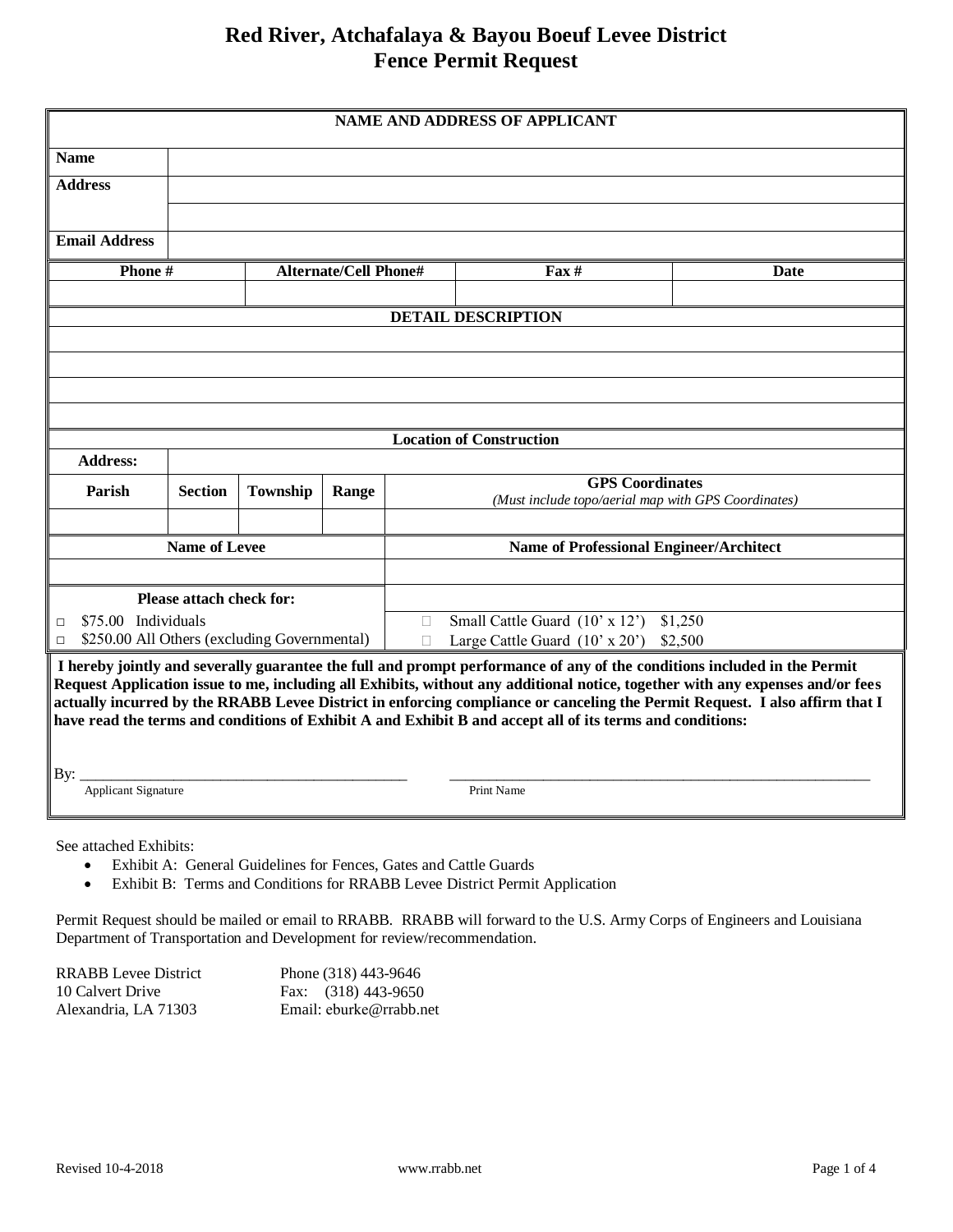# **Exhibit A: General Guidelines for Fences, Gates and Cattle Guards**

Fences:

- A fence permit will not be issued unless the applicant has a regulation type cattle guard with an appropriate gate secured by a lock utilizing a key or master key of the RRABB Levee District (see below)
- The Applicant, not RRABB, will be responsible for the construction of the requested fence
- Permit Application is for cross fences only
- Applicant constructs, maintains and cleans fences at their cost.
- Electric fences are not allowed
- Type of fence and material used must be stated under the Detail Description of the Permit Request Form.

# Cattle Guards:

- The cattle guard, gate and key will be installed by RRABB Levee Board employees and maintained by the Levee District
- RRABB will pay half the cost to build and the applicant pays the remaining half
- Dimensions and cost of small cattle guard: 10 feet long x 12 feet wide = \$1,250 (applicant cost)
- Dimensions and cost of large cattle guard: 10 feet long x 20-22 feet wide = \$2,500 (applicant cost)
- Reference Adopted Resolution 47-2010

## **Exhibit B: Terms & Conditions for RRABB Levee District Permit Request**

- I. Unless expressly excluded in the Permit Request issued to Applicant, each Permit Request automatically includes, but is not limited to, the following conditions as if they were fully stated in the Permit Request issued to Applicant:
	- A) A copy of the Permit Request must be in Applicant's possession at all times, and available for viewing by the District, the U. S. Army Corps of Engineers, and Department of Transportation and Development, or their successors or designees.
	- B) The Permit Request is non-negotiable and non-transferable.
	- C) Applicant will maintain the servitude area clean and free of any debris resulting from Applicant's activities; otherwise, RRABB may demand that Applicant sign a "Hold Harmless" agreement accepting responsibility for all damages it occasions to RRABB or others at its own expense and cost, or reimburse RRABB for any clean-up costs.
	- D) Applicant is responsible for all construction/work activities as requested in the permit application. RRABB will not perform any work/construction activities on behalf of the applicant, nor will RRABB perform any future maintenance on the approved activities unless the maintenance falls within RRABB's statutory obligations to perform such maintenance. Applicant is responsible for making sure all approved activities will perform and function properly as designed with no adverse impacts on the levee protection system on drainage.
	- E) Applicant will not place any fill materials on the batture or flood side of the levees that raise elevations above natural grade without the expressed approval of the District.
	- F) Should Applicant elect, or is required by the landowner or the District to cease operations at the work area, all structures and materials at the area shall be removed from the area and the area returned to its natural state before abandoning the area at Applicant's costs with approval of the District.
	- G) Any damage to the levee, berm, or servitude, or the property of third parties is to be repaired at Applicant's expense.
	- H) Applicant agrees to hold harmless, indemnify, and defend District against any and all damages, including damages to the levee, berm, and servitude, and all claims, actions, or liabilities which might arise from Applicant's use of the Permit Request or the result of the Applicant's activities; all of Applicant's employees or guests are bound by these requirements.
	- I) Applicant acknowledges the District's obligation to insure and protect the flood protection system, to maintain the levee system, and to exercise its law enforcement jurisdiction on or adjacent to the levees. Consequently, if an emergency occurs and the District determines that the performance of its above obligations are detrimentally affected because of the requested activities, construction, or structures, the District may immediately, without notice, revoke the "Letter of No Objection." If no emergency exists, but the performance of the above obligations by the District are detrimentally affected because of the requested activities, construction, or structures, or if it is ordered by U. S. Army Corps of Engineers or the Louisiana Department of Transportation and Development, the District may revoke the Permit Request after thirty (30) days prior written notice and a hearing.
	- J) If it is necessary for District to file suit to enforce the conditions of the Permit Request, Applicant agrees to pay the District's reasonable attorney's fees and court costs. If the District shall, without its fault, be made a party to any claim or litigation commenced by or against Applicant, Applicant agrees to pay all costs and reasonable attorney's fees incurred by District in connection therewith.
	- K) Should changes in the location or the section of the existing levee and/or waterway, or in the generally prevailing conditions in the vicinity be required in the future, in the public interest, the Applicant shall make such changes in the project concerned or in the arrangement thereof as may be necessary to satisfactorily meet the situation and shall bear the cost thereof.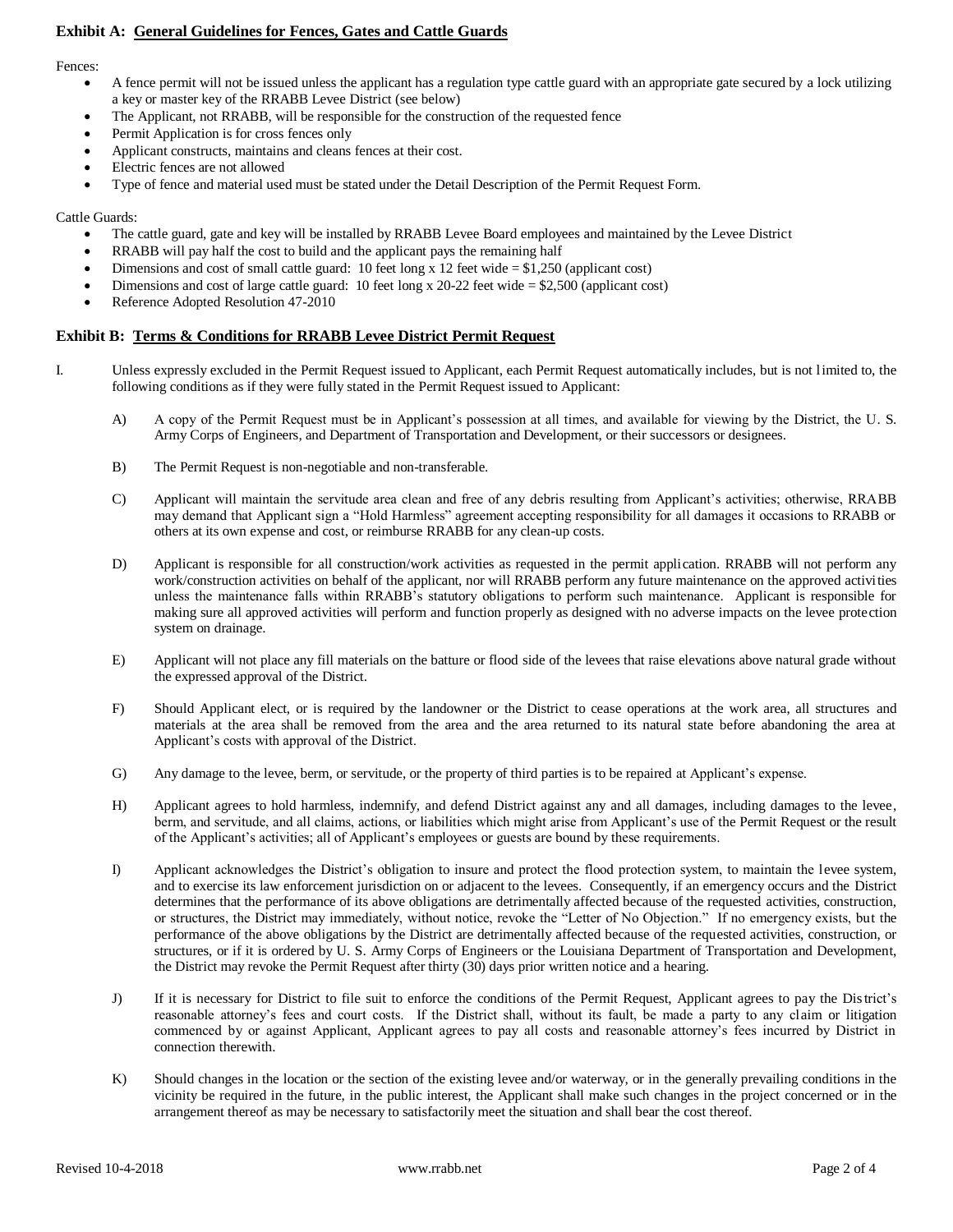- L) Permit Request issued may contain special conditions, in addition to the conditions stipulated above.
- M) Gates, keys, locks, usage of the premises are authorized for the District and/or its designees at all times and without prior approval of Applicant.
- N) Applicant shall hold RRABB harmless of any damage to the property and/or to third persons occasioned by the fault of Applicant.
- O) RRABB does not warrant title to the property.
- P) RRABB through its superintendent or designee shall determine the reasonableness of the construction period provided and reserves the right to reject any request based on the length of time provided.
- Q) All requirements related to provision and proof of the performance bond are due prior to approval and submission of this request to the Board of Commissioners for RRABB.
- R) The amount and/or sufficiency of the performance bond shall at all times be discretionary for RRABB.
- S) All extensions of the time for construction are within the discretion of RRABB; extensions for construction should be made within the period provided in ("O")
- T) Failure to timely perform may forfeit the performance bond in favor of RRABB and may result in the cancellation of the Permit Request.
- U) RRABB shall be a noticee for mail purposes for all insurance and performance bonds.

## **Instructions**

I. A Levee Board Permit Request is required when any proposed activity will:

- A) Any activity including subsurface work on the batture or within 1500' of the levee centerline, and 300'within a Federal or Non-Federal levee;
- B) Take place on, over, or adjacent to any portion of the levee 100' statutory easement right-of-way;
- C) Require piling to be driven or excavations made or wells drilled within 1,500' of the landside levee toe;
- D) Produce heavy detonation (explosives) within two miles of the landside levee toe;
- E) Place any object or material, which interferes with the safety, inspection, construction, or maintenance of a levee within 15' of the landside levee toe and 40' from the floodside of the levee toe;
- F) Any activity including but not limited to any type of structure, electric or phone pole, water or gas lines within 300'
- G) In addition if the proposed work/activity, such as those listed above, is located on the levee itself (from flood side levee toe to land side levee toe) then a request letter must be addressed to the USACE District Commander of the appropriate district office. This request letter shall be sent to RRABB as instructed on Page 4 Item III.A) for further processing. Instructions for submitting the letter are as follows:

USACE Written Request: Document the initiation of the Section 408 process. Information for this request will be used by the USACE District to determine documentation and approval requirements.

All requests for Section 408 permission must be submitted in writing to RRABB, addressed to the USACE District Commander of the appropriate USACE district office having jurisdiction over the USACE project that would be impacted by the alteration.

The USACE Written Request must include:

- 1. A complete description of the proposed alteration including necessary drawings, sketches, maps and plans that are sufficient for the district to make a preliminary determination as to the location, purpose and need, anticipated construction schedule, and level of technical documentation needed to inform it evaluation. Detailed engineering plans and specifications are not required but could be submitted at the same time if available.
- 2. A written statement regarding whether the requester is also pursuing authorization pursuant to Sections 10/404/103 and, if so, the date or anticipated date of application/preconstruction notification submittal.
- 3. Information regarding whether credit under Section 221 of the Flood Control Act of 1970, as amended, or other law or whether approval under Section 204(f) of WRDA 1986 is being or will be sought.
- 4. A written statement of whether the requester will require the use of federally-owned real property or property owned by the nonfederal sponsor.